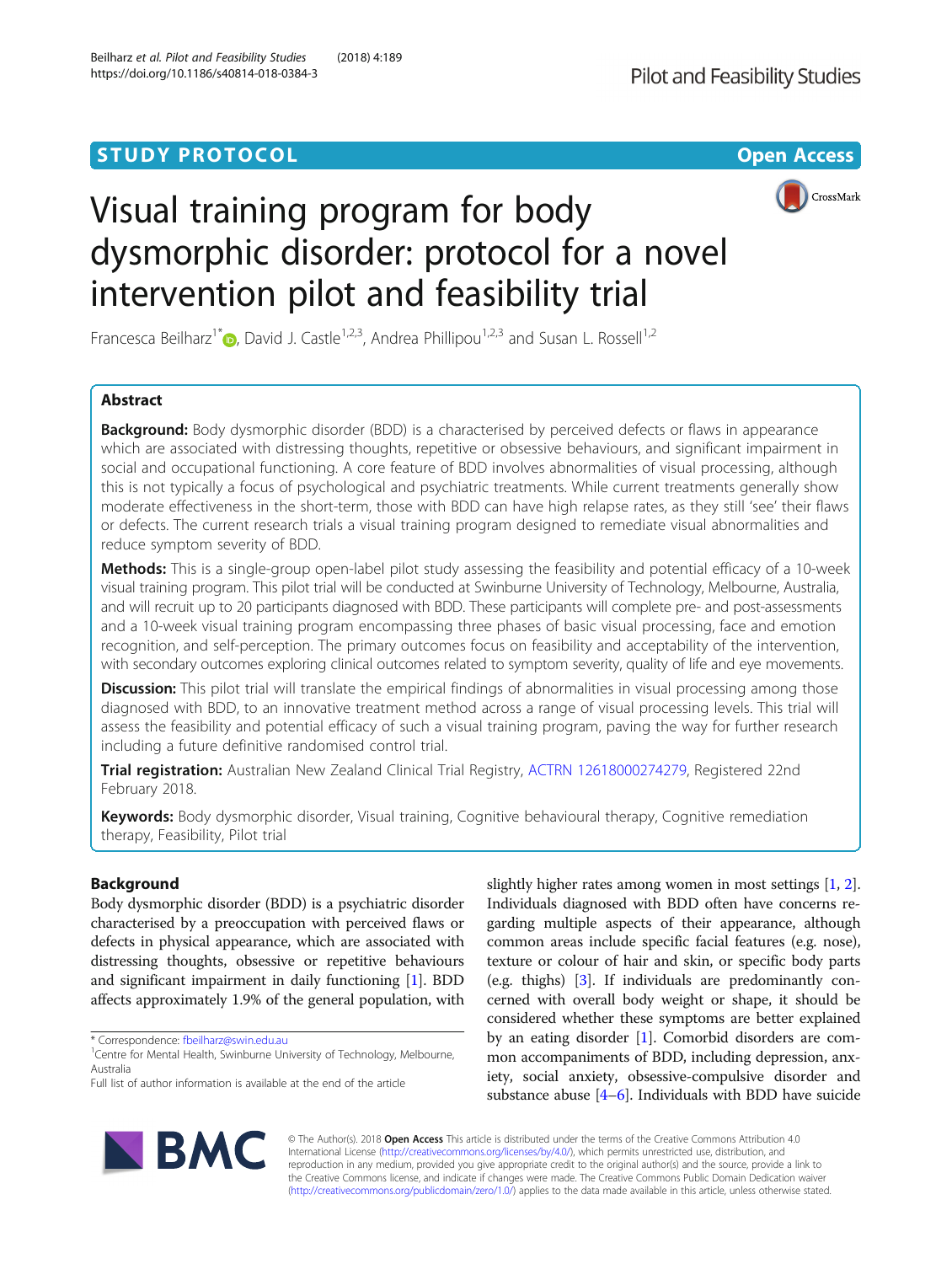rates up to 45 times higher than the general population, and are often housebound [\[7,](#page-10-0) [8](#page-10-0)].

Despite the significant impact BDD can have upon the wellbeing and daily functioning of those who experience it, this disorder is significantly underresearched compared to many other mental health disorders. Consequently, relatively little is understood regarding how symptoms are initiated, maintained and treated. Current guidelines recommend treating BDD with cognitive behavioural therapy (CBT), selective serotonin reuptake inhibitors (SSRIs) or a combination of these psychological and psychiatric treatments [[9](#page-10-0)]. Such treatments generally show moderate effectiveness rates for BDD in the short-term, although symptoms can remain in the mild-moderate severity range at long-term follow-up [[10](#page-10-0)–[12](#page-10-0)]. It is possible that BDD has such high relapse rates compared to many other mental health disorders as current treatments do not address a core feature of the disorder: visual perception. For example, a general aim of CBT for BDD may be to analyse one's thoughts, emotions and behaviours relating to appearance concerns, but this does not necessarily remove the client's perception of their 'flaw' or 'abnormalities' in physical appearance.

Innovative treatment methods may target this gap in the knowledge base by translating empirical research of visual abnormalities within BDD into clinical practice. It is hypothesised that visual processing abnormalities may maintain symptoms of BDD by influencing mirror checking or avoidance behaviours, which reinforce patterns of rumination, avoidance and safety behaviours [[13\]](#page-10-0). Research has demonstrated that people with BDD demonstrate differences in how they perceive images compared to healthy controls reflecting clinical characteristics of the disorder [\[14\]](#page-10-0). These abnormalities have been demonstrated for a range of appearance and non-appearance related stimuli, indicating more widespread differences in perception than simply the processing of self. A major theory explaining such differences in visual processing involves the dysregulation of the local and global processing systems in BDD [\[15\]](#page-10-0). In healthy individuals, a combination of local (piecing together specific features) and global (overall shape and form) strategies are used to recognise and identify visual stimuli [[16](#page-10-0), [17](#page-10-0)]. However, those with BDD demonstrate a bias for processing visual information in a local manner, often at the expense of perceiving the overall image. This bias is demonstrated using the face inversion effect, a task where healthy individuals struggle as their global template for faces is disrupted by inverting the face stimulus 180°. People with BDD are thus generally faster and more accurate at this task, as their local bias assists them [\[18](#page-10-0)–[20](#page-10-0)].

Reflecting this local bias, eye-tracking studies have demonstrated that individuals with BDD can use aberrant scan paths when viewing stimuli such as faces. These scan paths have generally followed either a 'focused' or 'avoidant' pattern, by focusing attention on areas of concern, or avoiding perceived flaws, respectively  $[21-23]$  $[21-23]$  $[21-23]$  $[21-23]$ . BDD participants displayed additional disruptions in their eye movements, including significantly more blinks, fewer and longer fixations ("hypo-scanning") and less attention paid to salient facial features. Such difficulties in processing faces appear particularly prominent in BDD when viewing images of themselves and faces displaying negative or neutral emotional expressions [\[22,](#page-10-0) [23](#page-10-0)].

While eye-tracking studies have examined the visual scan paths used by BDD participants to process face stimuli, to date, no published studies have investigated how those with BDD perform on more 'basic' saccade tasks. Such simple tasks can assess stable abnormalities in eye movement parameters, which can reflect biomarkers of psychological disorders as demonstrated in anorexia nervosa [[24,](#page-10-0) [25\]](#page-10-0) and schizophrenia [\[26](#page-10-0)–[28](#page-10-0)]. As part of the broader project encapsulating this trial, the authors are in the process of conducting an empirical study comparing BDD and healthy control participants' performance on a battery of eye-tracking tasks, the results of which will inform this trial.

This local bias in visual processing by people with BDD, as identified by differences in accuracy and reaction time scores with unhelpful scan paths, appears to extend to other visual stimuli, including houses, other objects, gestalt shapes, and disorder-related words [[15](#page-10-0), [19,](#page-10-0) [29](#page-10-0)–[31](#page-10-0)]. Neuroimaging results have also supported similar findings, with reduced activity in primary and secondary visual cortices present for a range of appearance and non-appearance related stimuli [\[29,](#page-10-0) [32](#page-10-0), [33](#page-10-0)]. BDD participants have displayed reductions in brain volume in areas associated with processing face stimuli: the inferior frontal gyrus and right amygdala, with greater reductions occurring with greater symptom severity [[34](#page-10-0)–[36](#page-10-0)]. In addition, more widespread connectivity issues have been demonstrated between all four lobes in the brain among BDD participants, particularly when transferring visual information across hemispheres [[32](#page-10-0), [37,](#page-10-0) [38\]](#page-10-0). These findings support significantly disrupted white matter connectivity, which implicates difficulties in efficiently processing global information.

Despite these visual abnormalities comprising a core component of the disorder, only one published study to date has attempted to alter visual perception in BDD. Using an emotion recognition program, Buhlmann, Gleiss [\[39\]](#page-10-0) demonstrated that BDD participants who were provided with correctional feedback showed significant improvements in recognising neutral and scared face stimuli, a well-documented visual processing deficit in BDD [\[22](#page-10-0), [23](#page-10-0), [40](#page-10-0)–[42](#page-11-0)]. However, this visual training research targeted only a single aspect of visual perception,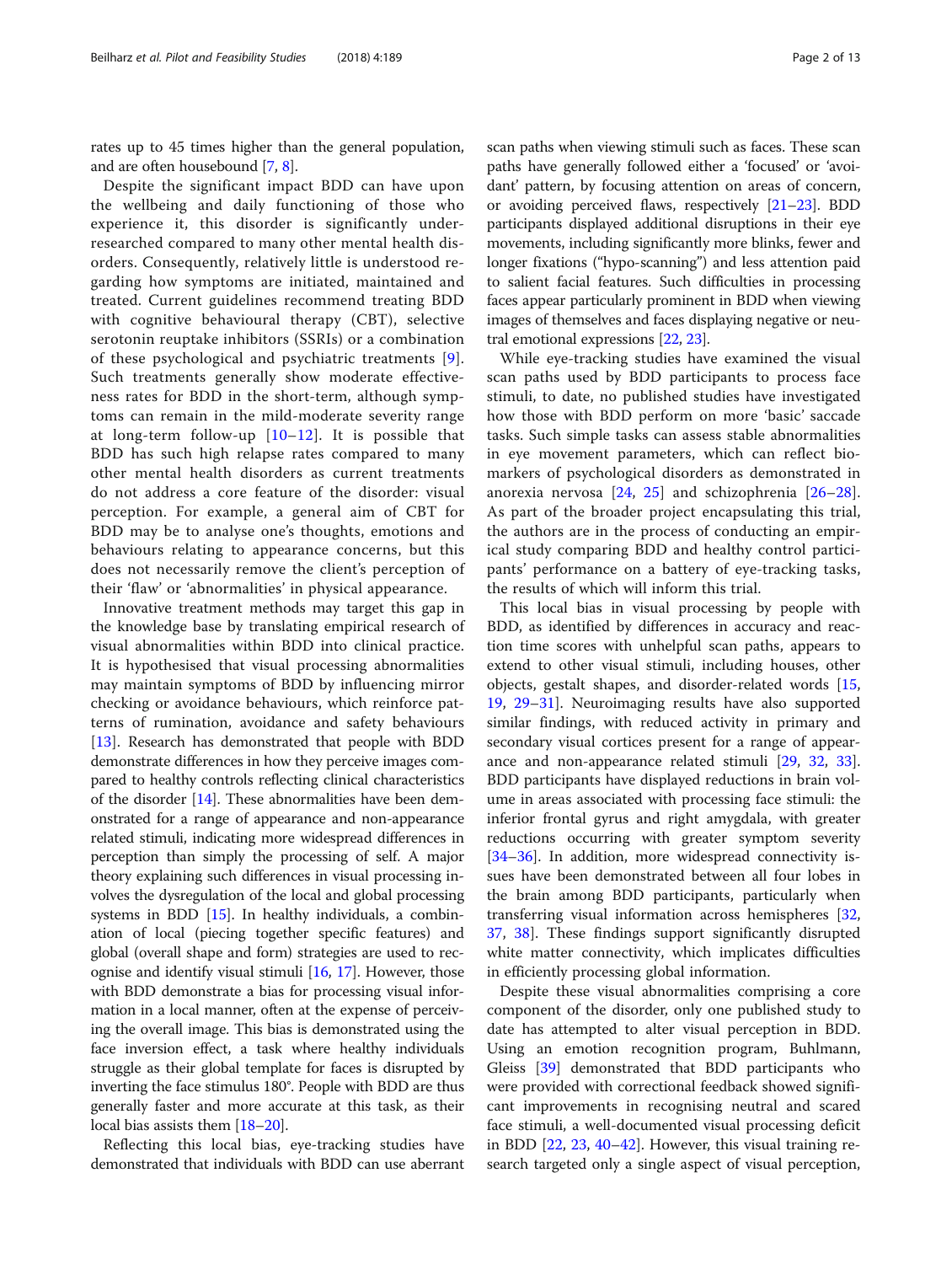while the literature suggests abnormalities that are more widespread. It has therefore been suggested that a broader and more comprehensive visual training program should be implemented with BDD participants, in an attempt to remediate visual abnormalities and reduce symptom severity [[10,](#page-10-0) [43,](#page-11-0) [44\]](#page-11-0).

To address this, the authors have designed a visual training program based on a combination of cognitive remediation computer programs utilised in other psychiatric disorders and psychological strategies drawn from cognitive behaviour therapy for BDD. This program has been designed in a 'bottom-up' method, to address differences in visual perception evidenced by the literature, in a systematic and additive manner. Activities from the Posit Science system will be implemented for the first two phases of the program (basic visual training and face/emotion recognition), which have been successfully utilised in a variety of psychiatric and neurological populations [[45](#page-11-0)–[55](#page-11-0)]. Posit Science consists of a series of 'brain training' activities reflecting a range of cognitive deficits or weaknesses, which have been developed by a team of neuroscientists led by Dr. Merzenich [[56\]](#page-11-0). Posit Science is the only program which meets all requirements of the Institute of Medicine's Checklist for Brain Training [[57](#page-11-0)]. The mirror retraining phase was combined with these computer remediation techniques to extend visual training to self-perception, using the dominant self-perception technique from CBT for BDD in the literature [[58\]](#page-11-0). The specific phases and activities which were combined to create this novel visual training program were chosen by the authors in collaboration with specialists in the field and based on the existing research literature.

# Study goals and objectives Aims

This project will assess the feasibility of a novel intervention method for BDD by attempting to remediate documented abnormalities in visual perception. This visual training program involves a combination of computer remediation and therapist-led cognitive behavioural therapy tasks, involving the three phases of basic visual processing, face and emotion recognition and self-perception using mirror retraining. This program will be conducted with up to 20 BDD participants over 10 weekly sessions, with comprehensive pre- and post-assessments, and brief assessments of symptom severity and eye movement performance at weeks 4, 8, and 10.

In this trial, the research aim was to explore trial design, participant acceptability of the intervention and feasibility of delivery. The primary objectives are below:

- 2. To assess retention rates of participants across the 10-week trial
- 3. To investigate the acceptability of the visual training program among BDD participants in terms of compliance with the proposed schedule, adverse events and qualitative feedback

The secondary objectives of the trial are to:

- 1. To assess key clinical outcomes (e.g. symptom severity, quality of life and eye movement results) for completion rates, missing data, estimates, variances and potential efficacy using quantitative measures
- 2. To collect and synthesise data to estimate the sample size and analysis required of a definitive RCT
- 3. To establish suitable procedures (and factors influencing this) for conducting the assessments and delivering the intervention to ensure successful recruitment and retention within this clinical population

# **Methods**

# **Design**

Due to the innovative nature of this visual training program, this research will employ a single-group pre-post pilot study design. All recruited participants will take part in the visual training program, with baseline assessments conducted at T1 and T4 after the 10-week program has been completed. All participants will be invited to complete the outcome assessment regardless if they complete the 10-week program or not. Participants will also be asked to complete change assessments at T2 (4 weeks) and T3 (8 weeks) to assess for any specific changes on outcome measures after each phase of the trial is complete. Please see Fig. [1](#page-3-0) for the Consolidated Standards of Reporting Trials (CONSORT) flow diagram of the study procedure. The present trial was designed in consideration of the CONSORT extension to pilot studies [\[59\]](#page-11-0). Table [1](#page-3-0) summarises activities and timing of participation, which will result in a total of 16.8 h training over 10 weeks. Participants will be reimbursed with \$50 when they complete each of the preand post-assessments and will be given \$70 to cover costs for travel over the total 10-week training and assessment period.

#### Participants

Twenty participants with BDD will be recruited through clinical referral pathways with participating clinicians and media advertising and from the Body Image Disorder Participant Registry. Clinicians involved in the ethics application (Prof David Castle, Dr. Ben Buchanan

<sup>1.</sup> To assess recruitment rates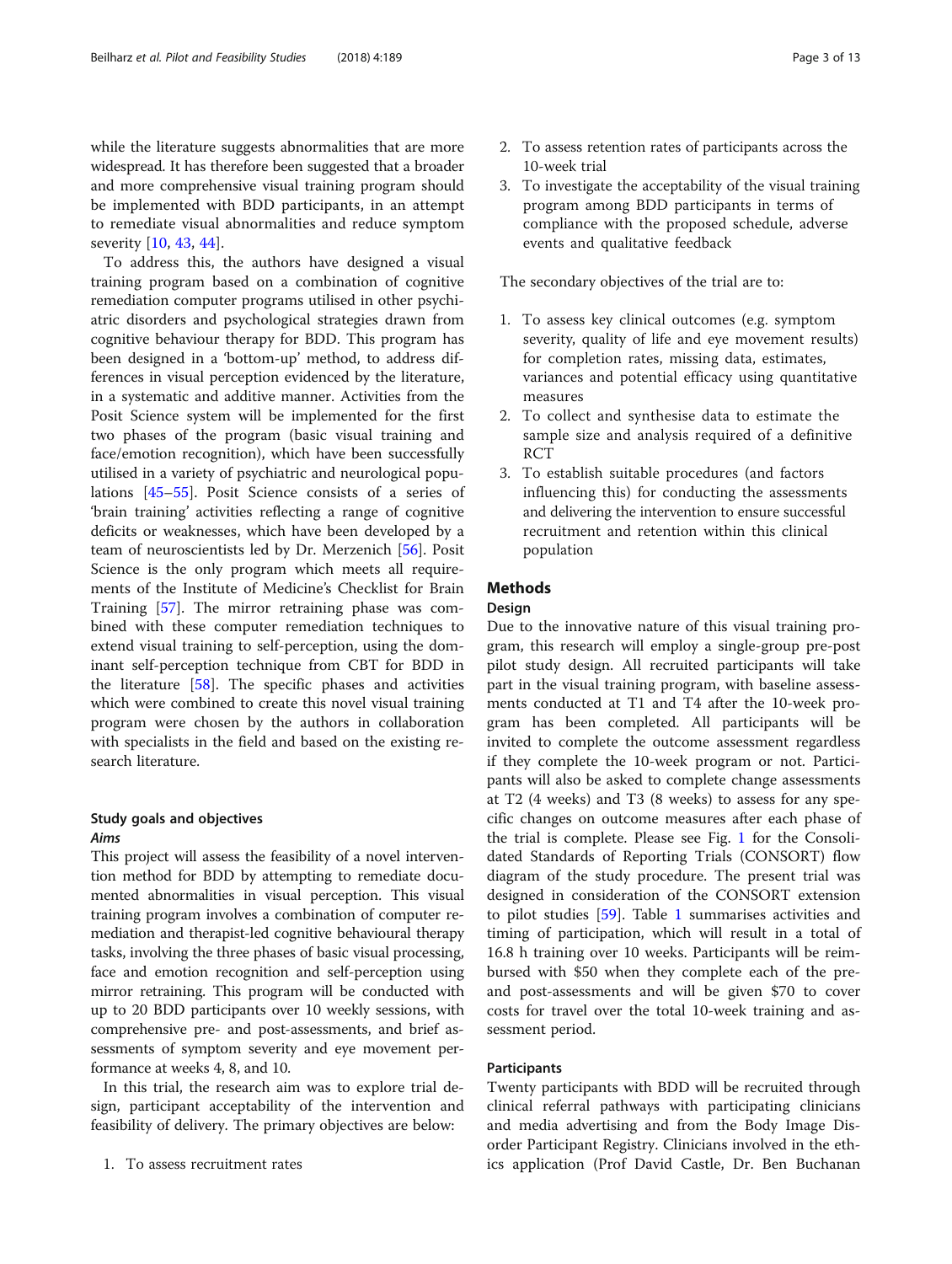<span id="page-3-0"></span>

|  |  |  |  |  |  | Table 1 Visual training program weekly activities |
|--|--|--|--|--|--|---------------------------------------------------|
|--|--|--|--|--|--|---------------------------------------------------|

| Schedule | Visual training program activities              | Approximate time              |  |
|----------|-------------------------------------------------|-------------------------------|--|
| Pre      | Initial assessment                              | 2 h 30 min (+ break)          |  |
| Week 1   | Basic visual training                           | $2 h (+ 20$ -min break)       |  |
| Week 2   | Basic visual training                           | 2 h (+ 20-min break)          |  |
| Week 3   | Basic visual training                           | 2 h (+ 20-min break)          |  |
| Week 4   | Basic visual training +<br>change assessment    | 2 h 15 min<br>(+20-min break) |  |
| Week 5   | Face visual training                            | 2 h (+ 20-min break)          |  |
| Week 6   | Face visual training                            | 2 h (+ 20-min break)          |  |
| Week 7   | Face visual training                            | 2 h (+ 20-min break)          |  |
| Week 8   | Face visual training $+$<br>change assessment   | 2 h 15 min<br>(+20-min break) |  |
| Week 9   | Self-perception training                        | 1 h                           |  |
| Week 10  | Self-perception training +<br>change assessment | 1 h 15 min                    |  |
| Post     | Final assessment                                | 2 h 30 min (+ break)          |  |

and Dr. Ryan Kaplan) will introduce the study to potential participants by providing a flyer. Interested potential participants can then provide consent for the clinician to pass their contact details to FB for screening purposes or they can directly contact FB via information provided in the advertising materials. To facilitate recruitment, study advertisements will also be placed on social media platforms and in community spaces, where interested potential participants may directly contact FB for further information. In addition, participants may be recruited from the Body Image Disorder Participant Registry which is a database of individuals who have provided consent to be contacted for future research projects, which is located at Swinburne University. All recruitment processes have been approved by SUHREC. Contact is then made by FB to interested potential participants via phone to provide a full description of the study, with emphasis on the duration of the trial and requirements of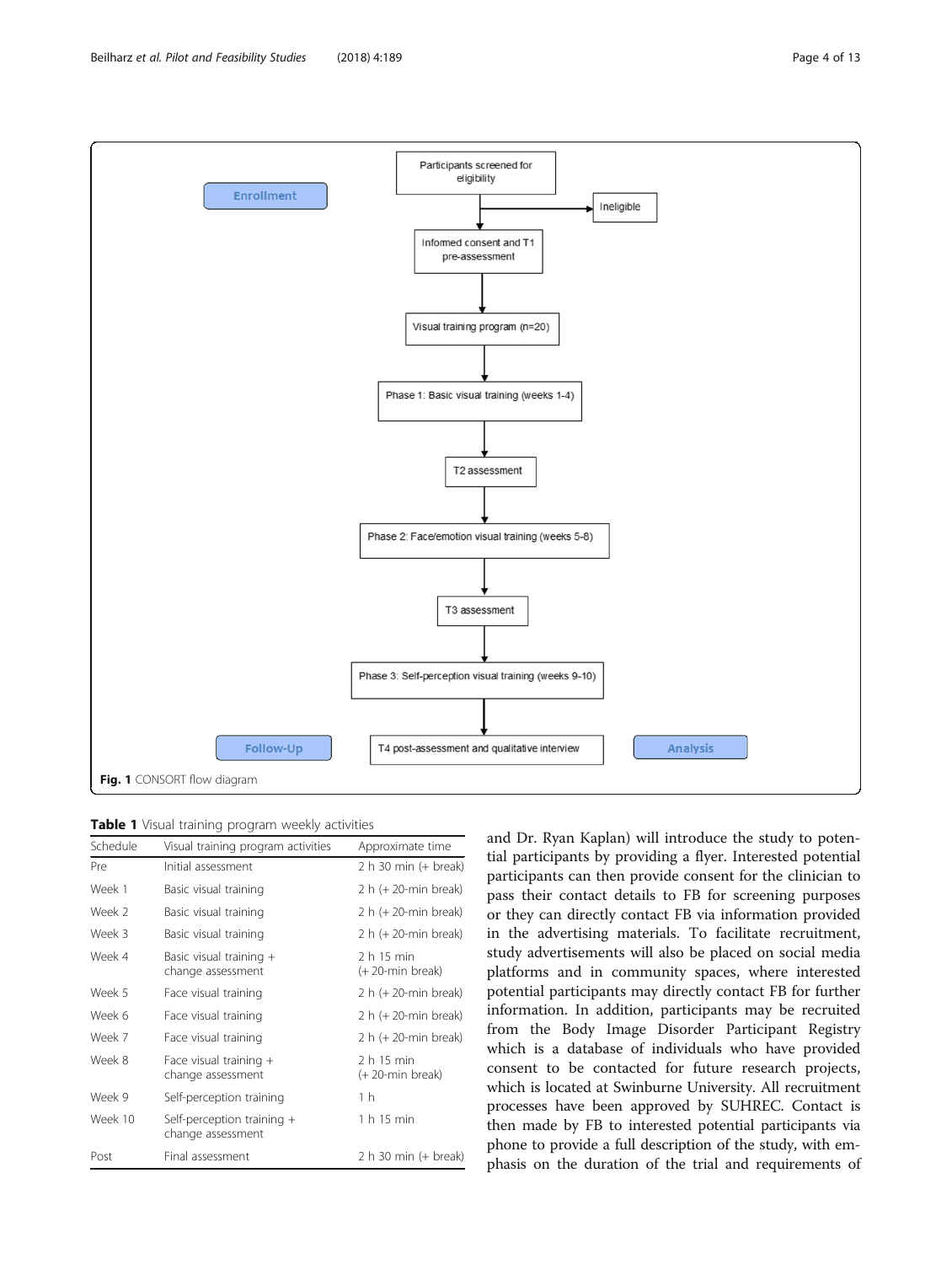participants. During this phone contact, participants are also screened to ensure inclusion and exclusion criteria are met, as seen below. Eligible and interested participants can then arrange an appointment with FB to provide written informed consent and complete the initial assessment. Participants will be sent the PICF and have the opportunity to ask any questions prior to providing written consent.

Inclusion criteria:

- 1. Primary current diagnosis of body dysmorphic disorder
- 2. Aged between 18 and 65 years old
- 3. Preferred language of English
- 4. Stable on psychiatric medication or psychological treatment (if any) over the past 8 weeks
- 5. Participants may be engaged in current psychological or psychiatric treatment either for BDD or comorbid psychological symptoms
- 6. Able to attend 10 weekly sessions at Swinburne University, Hawthorn, VIC, Australia

Exclusion criteria:

- 1. Lifetime history of neurological or ocular conditions
- 2. Lifetime history of anorexia nervosa, bulimia nervosa, substance dependence disorder or psychotic disorder
- 3. Involvement in any current interventional trial
- 4. Considered inappropriate by the referring clinician, e.g. motivation, wellbeing

Due to the high prevalence of avoidant behaviours present in BDD, the researchers have considered a number of assisting strategies for recruitment and retention. For example, while Swinburne University is easily accessed via public transport, the authors acknowledge that this method of travel may be particularly distressing for some participants with BDD, such as those with high social anxiety. As such, we have arranged parking access for participants who would prefer to drive, to increase engagement over the course of the trial. The authors also acknowledge that some components of the trial protocol may feel distressing for some participants with BDD to complete, such as having their photograph taken and included in the eye-tracking assessment or participating in the mirror retraining phase. It is important in the study to ascertain these avoidant behaviours present as they may influence feasibility; they will thus be recorded to allow for the research team to make decisions about future management.

# Outcomes

# Feasibility and acceptability

The primary outcomes of this trial focus on feasibility and acceptability, with secondary outcomes evaluating clinical measures. Feasibility will be assessed in terms of recruitment numbers (success defined as minimum of 10 participants enrolled over a period of 12 months), completion (with completers defined as participants who complete 100% of the proposed intervention) and attrition rates (success defined as less than 20% attrition), adverse events and fidelity to the protocol as defined by protocol violations.

Acceptability of the intervention will be assessed using a specifically designed qualitative interview, to explore participants' experiences and feedback. A semi-structured interview will be administered which was developed by the research team, including those with experimental and clinical experience working with body dysmorphic disorder (please see Additional file [1\)](#page-9-0). Thirteen questions will be asked, encompassing the following:

- 1. Overall experience, for example, tell me what you thought about the program?
- 2. General benefits, for example, what did the program do for you?
- 3. Stimulus, for example, what tasks did you like the most?
- 4. Cognitive trainer, for example, what did you think was the role of the provisional psychologist?
- 5. Structure of session, for example, did you like the way the sessions were run?

This interview will be audio recorded with the participant's consent. Participants will be given the opportunity to provide any additional feedback not queried in the interview, and the interviewer may clarify any aspects as necessary. Participants will also complete the Helping Alliance Questionnaire (HAQ) to assess the presence of therapeutic factors which may have contributed to the results. The HAQ is a well-validated measure for assessing patients' perceptions of the quality of the therapeutic alliance [\[60,](#page-11-0) [61](#page-11-0)].The authors established guidelines for specific feasibility and acceptability criteria in determining whether a future definitive RCT may be undertaken. These criteria included (a) the proportion of participants referred/contacted participating in the visual training program would be 50% or greater, (b) the proportion of participants completing the visual training program would be 50% or greater and (c) the qualitative feedback would predominantly reflect participant satisfaction with the visual training program with less than 30% reporting negative perceptions.

# Clinical outcomes

During the pre- and post-assessments, demographic variables will be collected encompassing gender, age, education, employment, cigarette use and medications. The following measures are used within the pre- and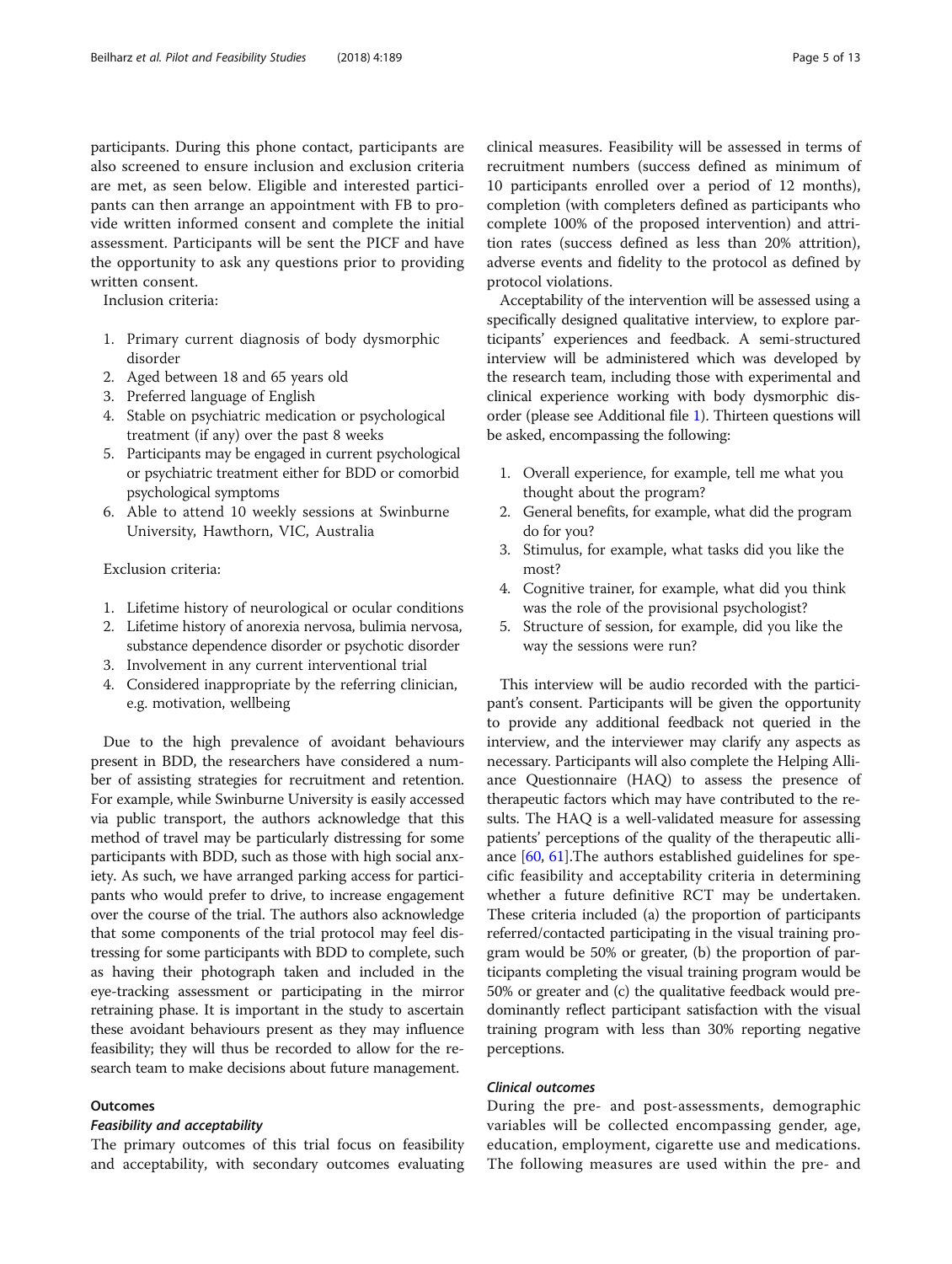post-assessments for clinical outcomes: clinical interview, self-report questionnaires and eye-tracking tasks. Each assessment will take approximately 2.5 h to complete. All assessments will be administered by trained staff or students in SR's laboratory to ensure FB who is administering the visual training program will be blind to the pre- and post-assessment results of all participants.

# Clinical interviews

The Mini Neuropsychiatric Interview (MINI) version 7.0 for DSM-5 and Body Dysmorphic Disorder Module (BDDM) will be used to screen for psychiatric disorders and to confirm primary diagnosis of BDD [[62,](#page-11-0) [63](#page-11-0)]. The MINI assesses for lifetime and current prevalence of the 17 most common psychiatric disorders, by screening with a yes/no format and ruling out any medical, organic or drug-related causes. As BDD is not assessed in the MINI, the BDDM assesses the presence of BDD symptoms. These semi-structured clinical interviews have been well validated in clinical populations with strong psychometrics, including within BDD samples [\[62](#page-11-0)–[64\]](#page-11-0). The Yale-Brown Obsessive-Compulsive Scale- Body Dysmorphic Disorder version (BDD-YBOCS) will be used to assess symptom severity [[65](#page-11-0)]. The 12 items in this measure are rated on a 5-point Likert scale from  $0 =$  absent to  $4 =$  extreme symptoms. The BDD-YBOCS has been well validated in BDD populations and classifies symptoms as 'mild'  $(0-15)$ , 'moderate'  $(16-30)$  and 'severe'  $(31-48)$  [\[65](#page-11-0), [66](#page-11-0)].

# Self-report questionnaires

A range of self-report measures will be used to assess a range of psychological and physical domains. The Dysmorphic Concern Questionnaire (DCQ) will measure levels of dysmorphic concern indicative of a BDD diagnosis [[67](#page-11-0)]. The seven items are rated on a 4-point Likert scale from  $0 = not at all to 3 = much more than most$ people, with higher scores indicating greater dysmorphic concern. A cutoff score of 9 will be used following literature recommendations [[68\]](#page-11-0). The DCQ is valid and sensitive, with good psychometrics across BDD and general populations [[67](#page-11-0)–[69](#page-11-0)].

The Body Dysmorphic Disorder Questionnaire (BDDQ) will assess symptoms of BDD using five items presented in a yes/no format  $[63]$ . Positive answers for four or five items are required for a positive screening to meet clinical criteria. The BDDQ has been well validated in clinical and general populations [[63](#page-11-0), [70\]](#page-11-0).

The Depression Anxiety Stress Scale (21-item version; DASS-21) will assess the severity of symptoms associated with anxiety and depressive disorders [[71](#page-11-0)]. The 21 items are scored on 3-point Likert scale, from  $0 =$  never to  $3 =$  almost always. Responses have been categorised into mild, moderate and severe [[71](#page-11-0)]. The DASS-21 demonstrates strong psychometrics and is sensitive to the constructs assessed [[72\]](#page-11-0).

The Social Interaction Anxiety Scale (SIAS) will assess for symptoms of social anxiety disorder [[73](#page-11-0)]. Twenty items are rated on a 5-point Likert scale from 0 = not at all characteristic of me to  $4 =$  extremely characteristic of me. Total scores range from 0 to 60, with a cut off of 34 recommended to indicate clinical levels of social anxiety [[73](#page-11-0)]. The SIAS demonstrates adequate validity and reliability in the general population and clinical samples [\[74\]](#page-11-0).

The Body Appreciation Scale (BAS) will be used to assess 'positive body image' of participants using a Likert scale from  $1 =$  never to  $5 =$  always across 13 items [[75](#page-11-0)]. Scores are summed and then averaged across five domains, with higher scores indicating greater body appreciation. The BAS has demonstrated good psychometrics [[75](#page-11-0)].

The Mirror Gazing: Cognition and Affect Rating Scale (MG-CARS) will measure appearance-related distress, mirror use and focus of attention [\[44\]](#page-11-0). Six items are rated along visual analogue scales and were developed from the CBT model of BDD. Good psychometrics has been demonstrated [\[44\]](#page-11-0).

The Creative Achievement Questionnaire (CAQ) will measure participants' sense of creativity compared to others [\[76](#page-11-0)]. Ten items in a range of creative domains are rated from  $0 = I$  have no training or experience in this field to 7 = my work has been critiqued in national publications. Validity and reliability have been sufficiently demonstrated [[76\]](#page-11-0).

The Difficulties in Emotion Regulation Scale (DERS) will assess multiple aspects of emotion dysregulation [[77\]](#page-11-0). Participants rate 36 items from  $1 =$  almost never to 5 = almost always, giving total scores and subscale scores on nonacceptance, goals, impulses, awareness, strategies and clarity. Higher scores indicate greater difficulty in emotion regulation. Acceptable psychometrics has been established for the DERS [[78](#page-11-0)].

The Assessment of Quality of Life (AQoL-4D) will assess health-related quality of life in the subdomains of independent living, mental health, social relationships and physical senses [[79](#page-11-0)]. The 12 items are scored on a 4-point Likert scale from  $1 = I$  need no help at all to  $5 = I$  need daily help with most tasks. An algorithm is provided by the creators to give a total score ranging from − 0.04 (worse than death) to 1 (full health). The AQoL-4D has strong psychometrics [[80](#page-11-0)].

The Multidimensional Assessment of Interoceptive Awareness (MAIA) will assess bodily sensations and awareness in relation to emotions [[81](#page-11-0)]. A total of 32 items are rated from  $0 =$  never to  $5 =$  always, giving a total score and subscale scores. Higher scores indicate positive levels of interoceptive awareness, with norms in an eating disorder population. The MAIA has demonstrated very good validity and reliability [\[81](#page-11-0)].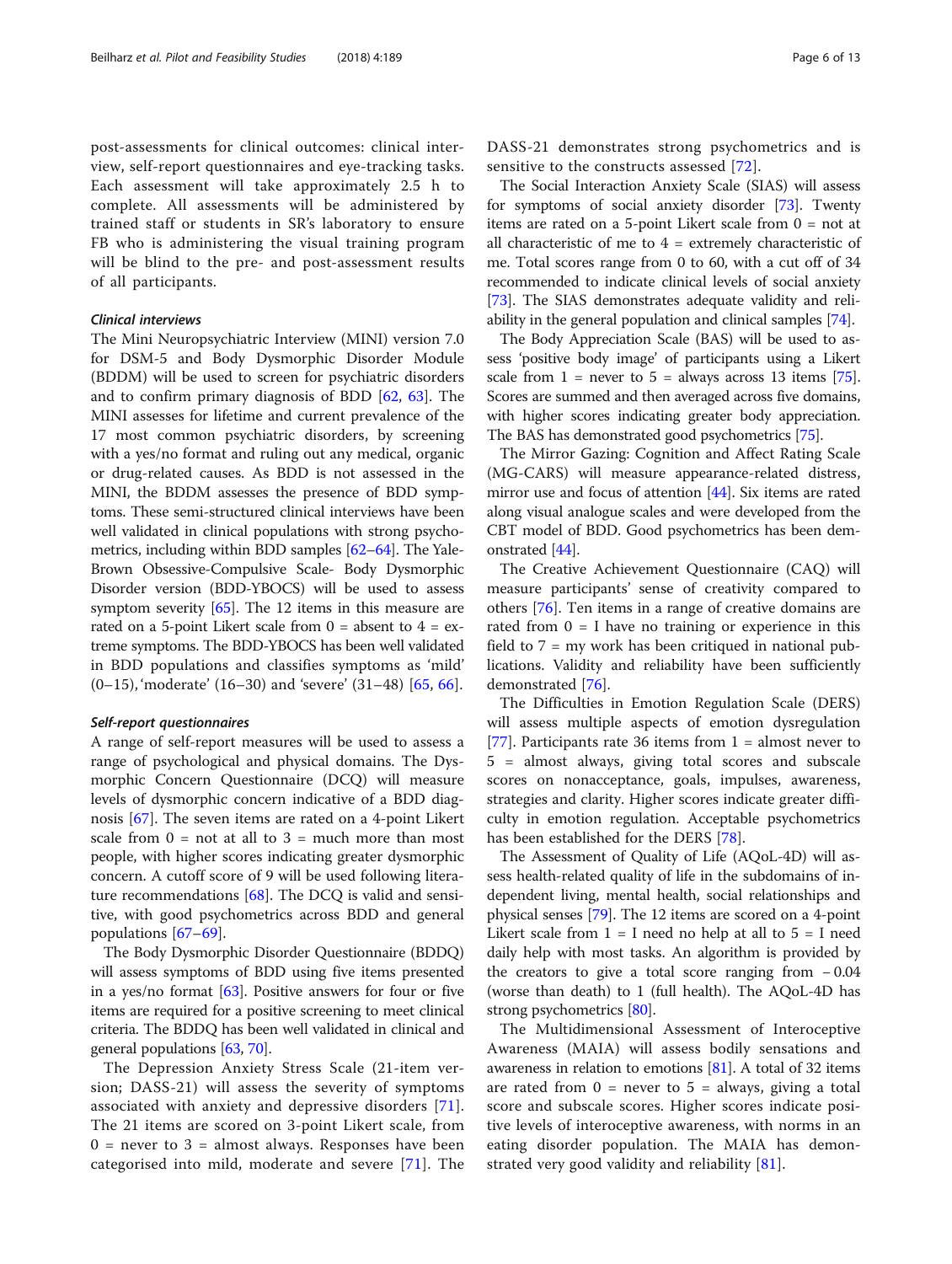The Sensory Perception Quotient (SPQ) will assess selfreported visual perception in daily activities [[82](#page-12-0)]. Only the items from the visual subscale will be included, consisting of 20 items rated from  $0 =$  strongly disagree to  $3 =$ strongly agree. Lower scores indicate higher sensory sensitivity. The SPQ and subscales have demonstrated good psychometrics [[82](#page-12-0)].

# Eye-tracking battery

The eye-tracking tasks will be recorded with the Eye-Link1000 Plus system (SR Research, Ontario, Canada), monocularly (left eye) at 1000 Hz. All tasks will be preceded by a calibration sequence. Tasks will be analysed with SR Research's analysis program 'DataViewer' and with custom-made programs in MATLAB.

Fixation task A fixation cross will be presented in the centre of the screen and participants will be required to fixate on it for the entire duration of the task (1 min). This task will be analysed in terms of the rate of 'saccade intrusions', namely square wave jerks (pairs of saccades moving the eye away and back to central fixation within 200 ms).

Prosaccade task Target dots will appear at different angles to the left and right (at 5°, 10° and 15°), with pseudorandomised timing and location. Participants will be required to look at the dots when they appear. The task will involve 78 trials and will be analysed for latency (saccadic reaction time to the target stimulus), gain (saccadic amplitude divided by target amplitude giving a measure of saccadic 'accuracy') and peak velocity (peak speed of saccades).

Antisaccade task Dots will appear at different angles (5°, 10° and 15°), with pseudorandomised timing and location. Participants will be required to not look at the target when it appears on screen, but to immediately look the same distance from the centre of the monitor but in the opposite direction of where the stimulus appeared. The task will consist of 78 trials and will be analysed in terms of the rate of errors, and the gain, latency and peak velocity of correct responses. A practice task will be conducted first to ensure participants understand the instructions.

Memory-guided task Participants will be asked to fixate on a cross in the centre of the screen while another stimulus is presented briefly in the periphery (50 ms; 5°, 10° or 15° horizontally). The stimulus will disappear after a short period and then the participant will be required to look at (make a saccade towards) where they recall the stimulus in the periphery to have appeared. The task will involve 52 trials and will be analysed in terms of inhibitory error rate (a saccade made to the briefly presented stimulus before being cued to do so), directional error rate (once cued to make a saccade, making a saccade in the opposite direction of the presented stimulus), as well as gain, latency and peak velocity of correct responses and inhibitory errors. Participants will complete a practice task.

Facial affect task Participants will be asked to examine a target black and white photograph showing one of six human models (three females and three male), each displaying one of seven universal emotions. The photographs will be presented for 5 s, with 64 trials. After the photograph is removed, participants are required to identify the shown emotion using a forced-choice paradigm by clicking the mouse "happy", "sad", "anger", "surprise", "disgust", "fear" or "neutral". This task will include a photograph of the participants' own face (if they consent), displaying a neutral emotion. Participants will initially complete a practice task to ensure they understand the instructions.

Body attractiveness task Participants will be asked to rate the attractiveness of human body stimuli (25 females and 25 males in black clothing). Stimuli will be presented for 5 s, with 50 trials. After each human body is shown, participants are required to click with the mouse on a scale of 1 (least attractive) to 7 (most attractive).

Visual search task Participants will be shown a collection of shapes (red and blue triangles facing different directions) and are required to search for a particular target among the distractor shapes. Specifically, participants are required to search for a red triangle pointing towards the right (target), which may or may not be present in each visual scene. A screen then asks if the target shape was present, and participants can respond by clicking with the mouse on 'yes' or 'no'. Seventy trials of increasing difficulty will be presented, with each presented for 5 s. A practice trial will be conducted first, to ensure participants understand the task.

# Brief assessment to track change

The assessment to track for any change throughout the three phases of visual training will include a brief symptom severity measure of BDD and a short eye-tracking task. The memory-guided saccade task was chosen as pilot work has indicated that it might be a useful indicator within this population, with inhibitory error rate as the variable of interest. This brief assessment will take approximately 15 min to complete and is composed of the Dysmorphic Concern Questionnaire (DCQ) and Memory-guided eye-tracking task, as described above.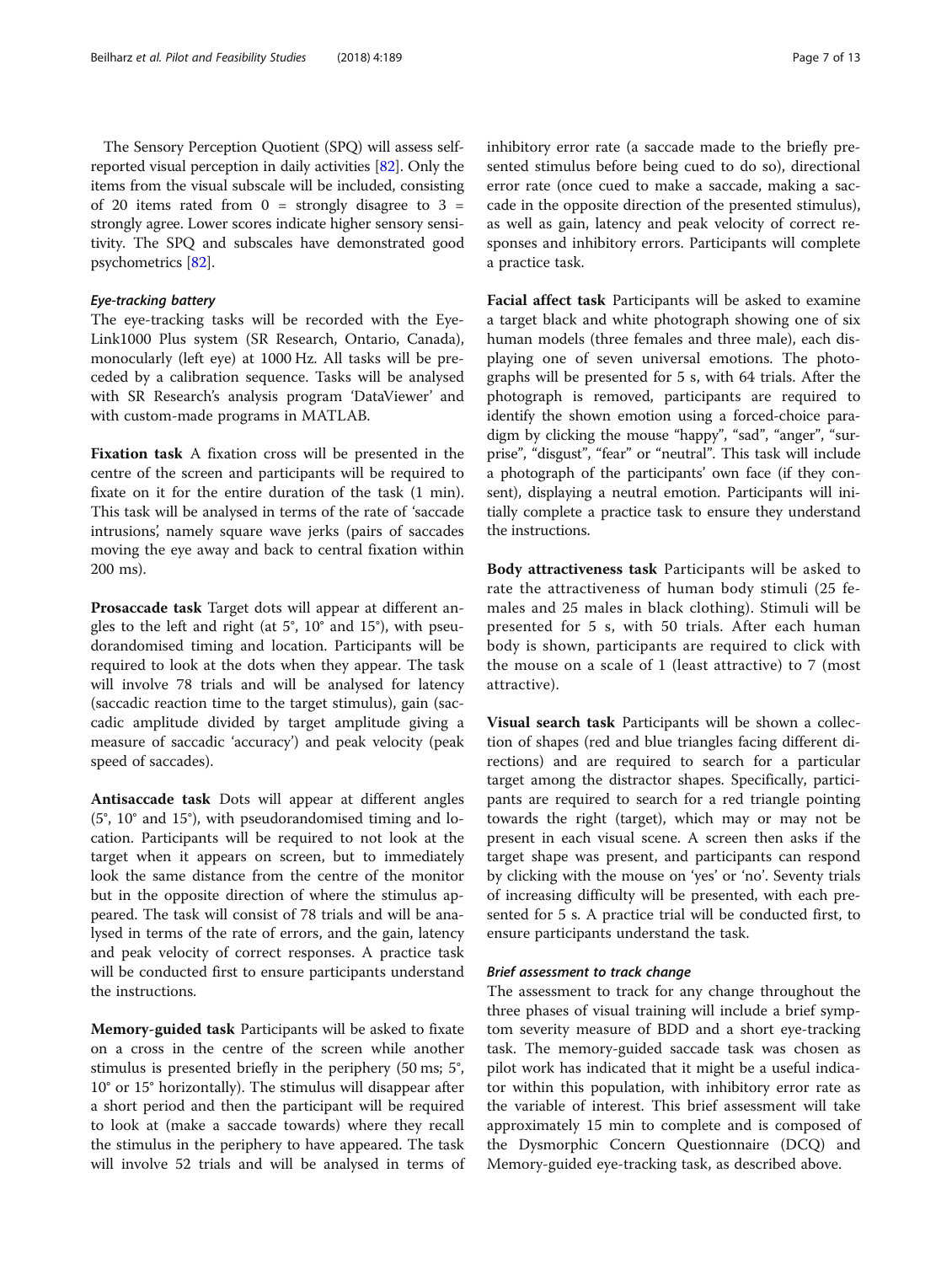At the beginning of each week's visual training activities, participants will also complete a brief self-report questionnaire (please see Additional file [2\)](#page-9-0) to assess how much time and effort, if any, they have spent practicing or thinking about the previous weeks training. This will attempt to control for any homework practiced by participants alongside the required visual training program activities.

# Planned interventions

The visual training program will involve three phases of visual training presented in a bottom-up order of processing, based on the literature of visual abnormalities present in BDD. This program will be administered by provisional psychologist FB and involves a grand total of 16.8 h of training (90 min per week), based on the recommendations of general cognitive remediation research [[46,](#page-11-0) [47](#page-11-0), [50](#page-11-0), [53,](#page-11-0) [56\]](#page-11-0). The following tasks from Posit Science will be presented using the 'Personalised Trainer' format, where the administrator predetermines certain exercises, but presentation is based on individual performance. The administrator can observe participation and progress to monitor adherence. Participants are free to withdraw from the intervention at any time on their request.

#### Phase 1: Basic visual training

The first phase of the visual training program involves training in basic and general visual principles (such as scanning, attention, movement and details), using the Posit Science (Brain HQ) computer-training module. This phase will be administered in one-on-one face-toface sessions with provisional psychologist FB who will instruct and support the participants. Specific visual training tasks were selected on the basis of relevant basic visual processes.

Visual sweeps improves overall visual acuity and speeds up visual processing. Participants are required to watch two patterns that 'sweep' in or out and identify the direction of the movement by clicking with a mouse. As participants improve, the exercise can change in terms of the speed, colours, direction and thickness of the sweep patterns. Baseline speed presents each sweep for 200 ms and adjusts according to the participant's accuracy (e.g. speeds up presentation if previous answer was correct). Visual sweeps includes four different stages of colour and direction, with each task consisting of 30 trials. Total score is the presentation time (in milliseconds of the final trial).

Target tracker improves divided attention. Participants are required to keep track of target objects among distractor objects and click on the targets with the mouse when all of the objects stop moving. The exercise increases in difficulty as objects travel faster, the contrast decreases between the objects and background and the exercise adapts to participants' performance by changing the number of target objects. Target tracker includes four different stages of speed and contract, with each task consisting of 10 trials. Baseline begins with two target objects to track, with additional target objects added or removed according to the participant's accuracy (e.g. more targets added if previous answer was correct). The total score is the overall number of items tracked accurately.

Eye for detail improves ability to make saccades quickly and to notice subtle details, using visual working memory. Three to five images appear, one at a time, in different positions on the screen. Of the pictures, some match precisely, while others are similar, but not identical. Participants are required to identify where the two identical images appear by clicking on the positions with the mouse. As participants improve, the images flash by more quickly, become more similar and therefore harder to distinguish, are spread further apart so the eyes must move a farther distance and graduate from three to five images. Eye for detail includes four different stages of speed and discrimination, with each task consisting of 18 trials. Baseline speed begins by presenting each image for 500 ms and adjusts according to the participant's accuracy (e.g. speeds up presentation if previous answer was correct). Total score is the presentation time in milliseconds of the final trial.

Hawk eye improves visual precision and working memory. Participants are required to identify the one image of a bird that is different from the other birds presented within their peripheral vision by clicking on the position with the mouse. The birds initially appear very distinct, close together and on a simple background, but as participants progress through the exercises the birds become more similar, are spread farther apart and the background becomes more complex. Hawk eye includes two different stages of speed and discrimination, with each task consisting of 35 trials. Baseline speed begins by presenting each image for 200 ms and adjusts according to the participant's accuracy (e.g. speeds up presentation if previous answer was correct).Total score is the presentation time in milliseconds of the final trial.

# Phase 2: Face specific visual training

The second phase of training involves visual training specifically relating to faces, including facial recognition and emotion recognition. All tasks will be administered through the Posit Science (Brain HQ) computer-training module. This phase will be administered in one-on-one face-to-face sessions with a provisional psychologist, who will instruct and support the participants. Specific visual training tasks were selected due to the relevance of visual face processing within BDD.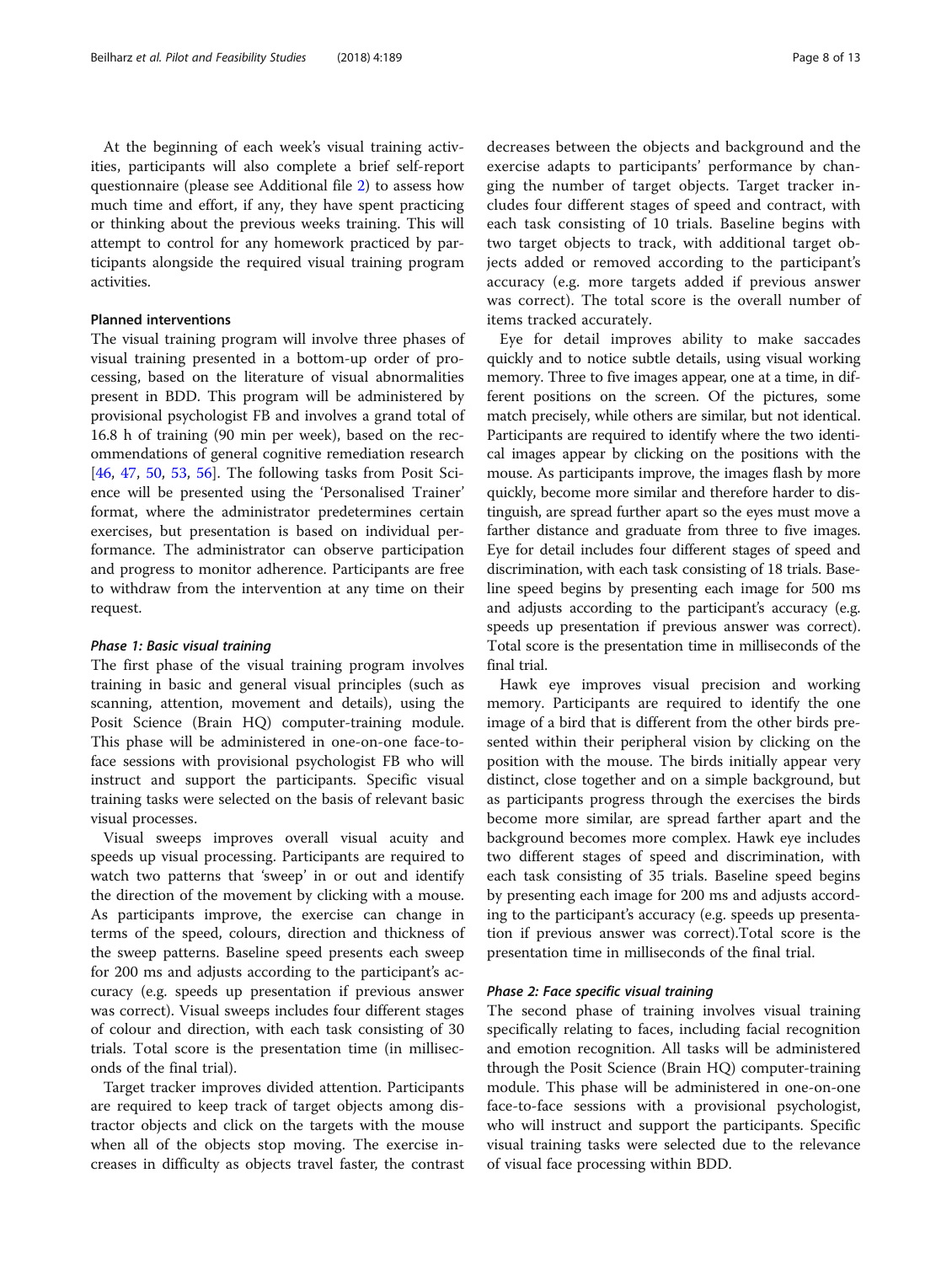Face to face improves social cognition and visual processing speed, so participants can quickly and correctly interpret facial expressions. Participants are briefly shown a face and are then required to decide what expression they think it shows. They then choose the face showing the same expression from a set of faces by clicking with the mouse. As participants improve, more emotions are added, the intensity of the expression decreases, the faces flash up faster and the number of faces to choose from increases. The initial facial expressions include happy, sad, neutral, angry and surprised and then expand to include afraid, disgusted, proud, contemptuous, puzzled and embarrassed. Face to face includes six different stages of number of emotions, and intensity of emotional expression, with each task consisting of 20 trials. Baseline speed begins by presenting each image for 1000 ms and adjusts according to the participant's accuracy (e.g. speeds up presentation if previous answer was correct). Total score is the presentation time in milliseconds of the final trial.

Recognition improves facial recognition and visual processing speed, so participants can quickly and accurately identify an individual's face from a group of other faces. Participants are briefly shown a face and then required to identify which one they saw from a selection of faces, by clicking with the mouse. As participants improve, the angle of the face changes (straight on, 45° angle and profile), the number of faces to choose from increases, the faces flash up faster, and the faces become gender-matched. Recognition includes six different stages of number of faces, and characteristics of faces, with each task consisting of 20 trials. Baseline speed begins by presenting each image for 500 ms and adjusts according to the participant's accuracy (e.g. speeds up presentation if previous answer was correct). The total score is the presentation time in milliseconds of the final trial.

### Phase 3: Self-perception visual training

The third phase involves perceptual retraining using mirrors. This phase will be administered in one-on-one face-to-face sessions with a provisional psychologist, in accordance with the 'Perceptual Retraining for Mirror Checking' chapter from 'Cognitive Behaviour Therapy for Body Dysmorphic Disorder: A Treatment Manual' [\[83\]](#page-12-0).

Mirror retraining helps to change how individuals look at themselves in the mirror, to a more mindful, nonjudgmental and holistic way, resulting in improved self-perception. This involves systematic exposure to mirror reflections while asking clients to take a different perspective than they typically do, e.g. see self holistically instead of focusing or avoiding hotspots. The purpose is to help clients gradually feel less anxious each time they look in a mirror, by changing the focus of their

perception. Each exercise should take around 10 min. The provisional psychologist administering the visual training program has received specialised training in CBT for BDD, including perceptual mirror retraining.

# Sample size

As this is a pilot study, sample size calculations were not considered appropriate. The authors aimed for 20 participants as it was deemed that this sample size would be sufficient in assessing the practicalities of recruitment, intervention delivery and attrition in a clinical population. This sample size is sufficient in exploring qualitative themes of acceptability and reflects quantitative measures of clinical outcomes within this population.

#### Analysis

The feasibility outcomes of recruitment rate, retention rate, adverse events, compliance and acceptability will be reported using a descriptive approach with 95% confidence intervals for any estimates. The qualitative data regarding acceptability will be subjected to, thematic analysis following Braun and Clarke's (2006) guidelines. To prevent potential coding bias, the researcher conducting the semi-structured interview will not participate in the coding. The final coding structure will be validated with the remaining members of the research team.

Clinical outcomes will be reported as means, standard deviations and ranges for all outcome measures at T1– T4, with between-group differences analysed using a repeated measures analysis of variance (MANOVA). Due to the underpowered nature of the pilot trial, these results will focus on point estimates and associated 95% confidence intervals as opposed to significance testing, to explore potential efficacy of the program. Missing data will be dealt with by adopting appropriate imputation procedures which will include mean or last observation carried forward.

#### Research governance and ethics

The trial has been approved by Swinburne University Human Research Ethics Committee (SUHREC; project 2017/333) and is being administered at Swinburne University. All participants provide full informed written consent prior to completing the initial assessment. As described in the information statement and consent form, any concerns or adverse events will be discussed in supervision and reported to the Swinburne University Human Research Ethics Committee (SUHREC) within 24 h. Participants will also be offered contact details of specialist clinicians if they are not receiving external support. This trial will be audited annually in accordance with SUHREC procedures. All participant data will be stored securely, with study data being de-identified and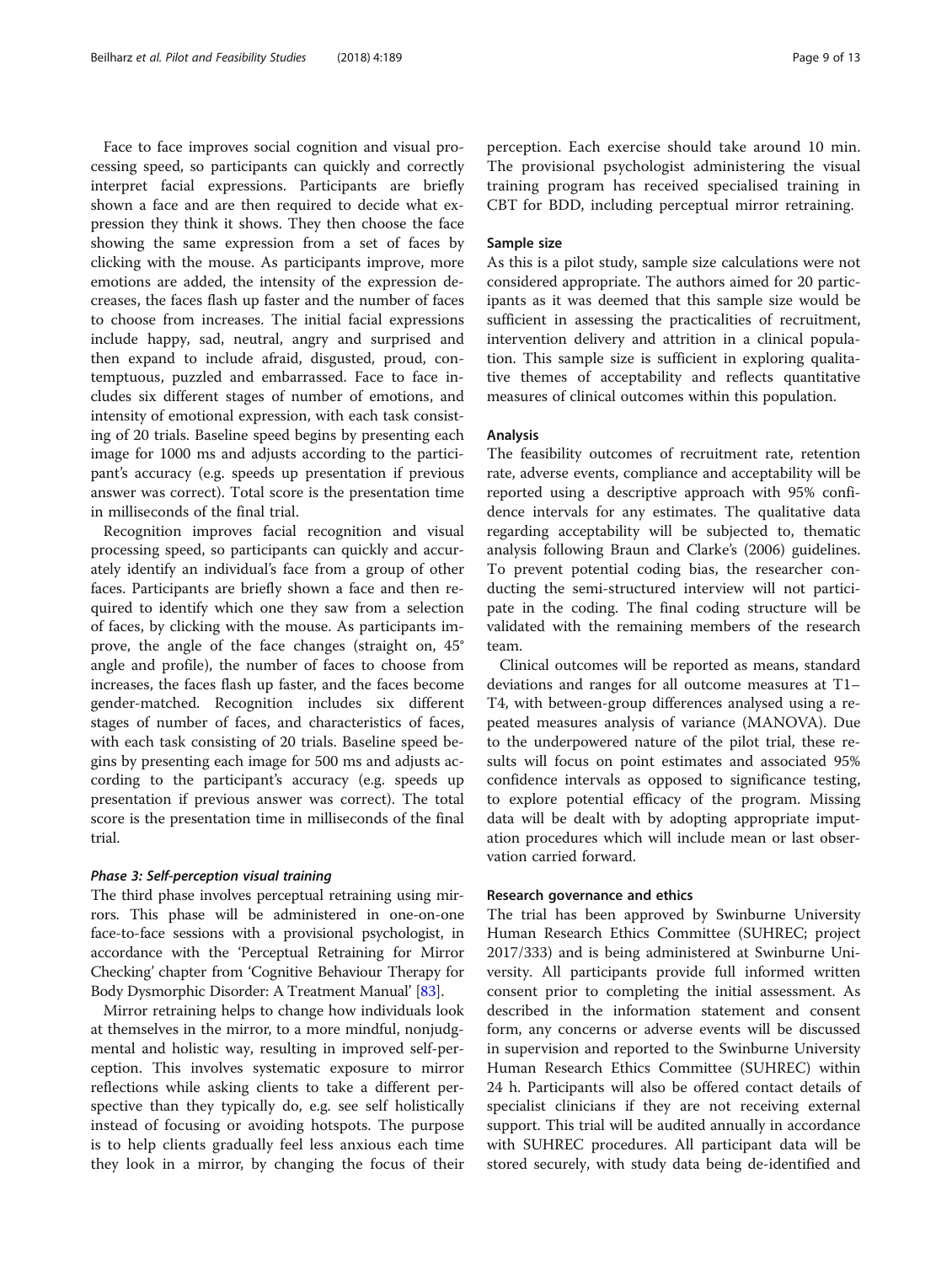<span id="page-9-0"></span>accessible only by the investigators. Participants will be informed that only group results will be used for publishing purposes. Any amendments to the protocol will be approved by SUHREC and communicated to the Australian New Zealand Clinical Trials Registry (ANZCTR) and all relevant parties.

# **Discussion**

Despite the growing literature of visual processing abnormalities being a core feature of BDD, this is rarely a target of treatment [[58\]](#page-11-0). Indeed, only one study to date has attempted to alter visual perception among this population, with limited but promising findings [\[39](#page-10-0)]. Due to the poor long-term treatment outcomes and high relapse rates reported among BDD, there has been overwhelming support for a visual training program to address the often-neglected area of visual perception. As such, this pilot study aims to evaluate the feasibility and potential efficacy of a visual training program to remediate visual abnormalities and reduce symptom severity of individuals with BDD. It is expected that this program will show promising feasibility and acceptability outcomes, which may lead to the implementation of a definitive RCT which would be appropriately powered to assess efficacy compared to a control group. Additionally, clinical outcomes may demonstrate potential efficacy in terms of symptom severity, quality of life and eye movement data.

One practical issue of this study may involve recruitment numbers, based on the nature of BDD. As the disorder is such a secretive one, population estimates can be low, and those that have been diagnosed or identify with having BDD are often housebound or otherwise significantly impaired in daily functioning. As such, there may be some difficulty arranging for participants to attend a 10-week visual training program outside of their home. The authors propose that by framing this trial as a novel intervention study with the opportunity to learn new skills, individuals may see the potential benefits of participating.

Generalisability is another possible issue for this trial, as due to the often varied nature of BDD, the sample will only capture a small percentage of this population. In addition, individuals interested in participating in a treatment trial are likely to have certain traits which may distinguish them from the broader clinical population, such as increased motivation, and higher likelihood of concurrent psychological or psychiatric treatment. The authors acknowledge the bias implicit in a single-group open label pilot study, due to the lack of control group and randomisation. However, this methodology is believed necessary to initially explore the feasibility of such a program prior to a definitive RCT.

If these results demonstrate visual training is a feasible and acceptable method of remediating visual perception in BDD with the support of a future RCT, such programs may be used in combination with current treatments such as CBT. Based on the multi-faceted nature of BDD, it appears logical for treatment methods to target a combination of phenomenological features including abnormalities in visual perception; unhelpful beliefs about oneself, others and the world; distressing emotional responses; and time-consuming repetitive and obsessive behaviours.

# Trial status

This research study has been ethically approved, and recruitment has commenced. The first participant was recruited in April 2017, with expected completion in early 2018.

# Additional files

[Additional file 1:](https://doi.org/10.1186/s40814-018-0384-3) Qualitative Analysis: Semi Structured Interview Guide. (DOCX 17 kb)

[Additional file 2:](https://doi.org/10.1186/s40814-018-0384-3) A Visual Training Program Trial to Remediate Perceptual Abnormalities in Body Dysmorphic Disorder: In Between Sessions Questionnaire. (DOCX 15 kb)

#### Acknowledgements

Not applicable.

#### Funding

The authors would like to acknowledge the support of the Australian Government Research Training Program Scholarship in preparing this publication and funding this research study.

#### Availability of data and materials

The datasets generated and/or analysed during the current study are available from the corresponding author on reasonable request.

#### Authors' contributions

All authors read and approved the final manuscript.

#### Ethics approval and consent to participate

The Swinburne Human Research Ethics Committee (SUHREC 2017/333) has approved this research study from 18/12/2017 to 18/01/2020. All participants will be provided with the information statement and an opportunity to ask any further questions, before providing written informed consent.

#### Consent for publication

Not applicable.

#### Competing interests

The authors declare that they have no competing interests.

#### Publisher's Note

Springer Nature remains neutral with regard to jurisdictional claims in published maps and institutional affiliations.

#### Author details

<sup>1</sup> Centre for Mental Health, Swinburne University of Technology, Melbourne, Australia. <sup>2</sup>Department of Psychiatry, St Vincent's Hospital, Melbourne Australia. <sup>3</sup>Psychiatry, Faculty of Medicine, University of Melbourne, Melbourne, Australia.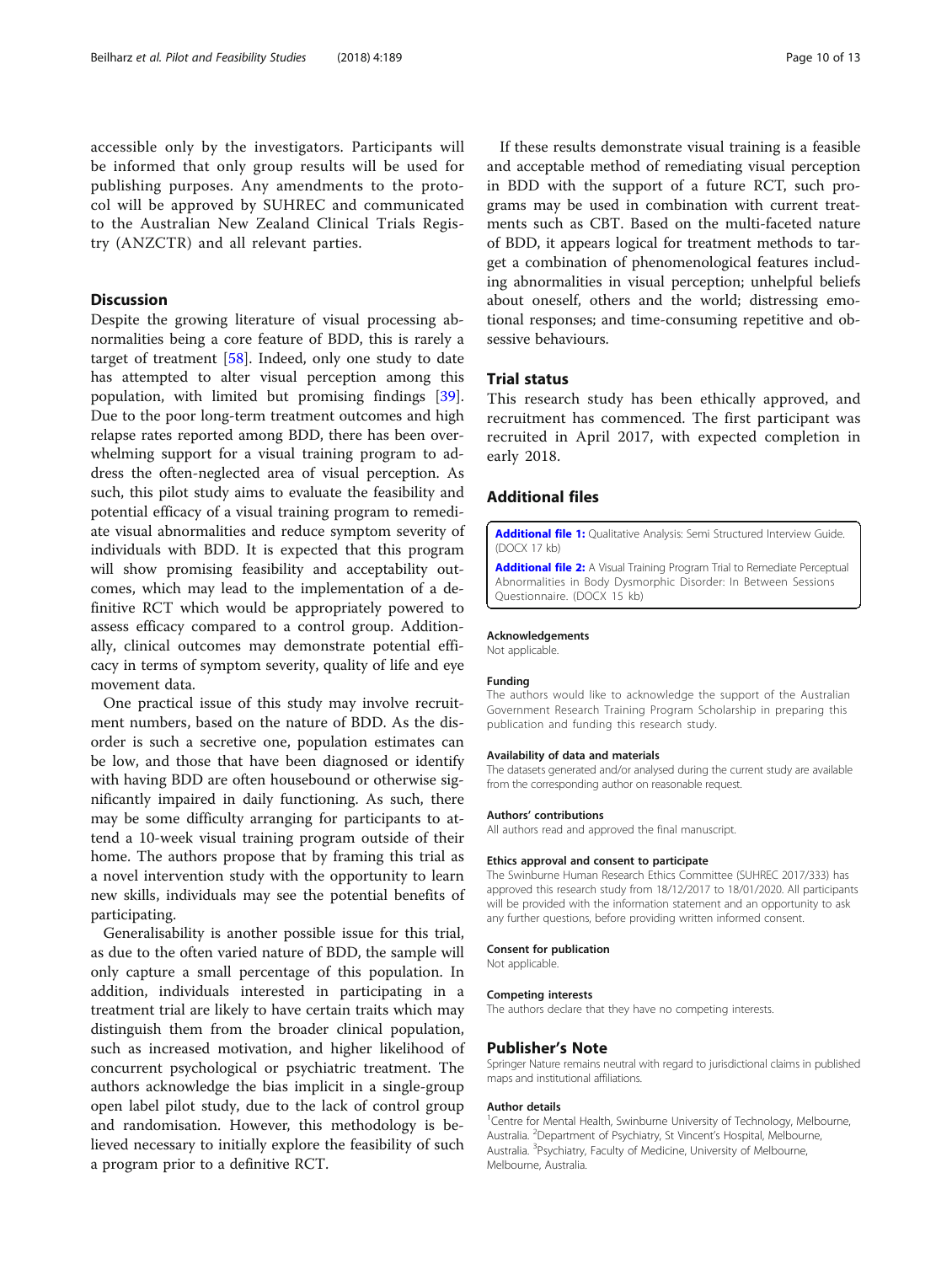#### <span id="page-10-0"></span>Received: 8 March 2018 Accepted: 7 December 2018 Published online: 21 December 2018

#### References

- 1. American Psychiatric Association. Diagnostic and statistical manual of mental disorders (5th ed.). Washington, DC: Author; 2013.
- Veale D, Gledhill LJ, Christodoulou P, Hodsoll J. Body dysmorphic disorder in different settings: a systematic review and estimated weighted prevalence. Body Image. 2016;18:168–86. <https://doi.org/10.1016/j.bodyim.2016.07.003>.
- 3. Veale D, Boocock A, Gournay K, Dryden W, Shah F, Willson R, et al. Body dysmorphic disorder. A survey of fifty cases. Br J Psychiatry J Ment Sci. 1996;169:196–201.
- 4. Phillips KA, Didie ER, Menard W. Clinical features and correlates of major depressive disorder in individuals with body dysmorphic disorder. J Affect Disord. 2007;97:129–35. [https://doi.org/10.1016/j.jad.2006.06.006.](https://doi.org/10.1016/j.jad.2006.06.006)
- 5. Phillips KA, Menard W, Fay C, Weisberg R. Demographic characteristics, phenomenology, comorbidity, and family history in 200 individuals with body dysmorphic disorder. Psychosomatics. 2005;46:317–25. [https://doi.org/](https://doi.org/10.1176/appi.psy.46.4.317) [10.1176/appi.psy.46.4.317.](https://doi.org/10.1176/appi.psy.46.4.317)
- 6. Tukel R, Tihan AK, Ozturk N. A comparison of comorbidity in body dysmorphic disorder and obsessive-compulsive disorder. Ann Clin Psychiatry. 2013;25:210–6.
- 7. Phillips KA, Coles ME, Menard W, Yen S, Fay C, Weisberg RB. Suicidal ideation and suicide attempts in body dysmorphic disorder. J Clin Psychiatry. 2005;66:717–25. [https://doi.org/10.4088/JCP.v66n0607.](https://doi.org/10.4088/JCP.v66n0607)
- 8. Phillips KA. Suicidality in body dysmorphic disorder. Primary Psychiatry. 2007;14:58–66.
- 9. National Collaborating Centre for Mental H. National Institute for Health and Clinical Excellence: Guidance. Obsessive-compulsive disorder: core interventions in the treatment of obsessive-compulsive disorder and body dysmorphic disorder. Leicester: British Psychological Society The British Psychological Society & The Royal College of Psychiatrists; 2006.
- 10. Phillipou A, Rossell SL, Wilding HE, Castle DJ. Randomised controlled trials of psychological & pharmacological treatments for body dysmorphic disorder: a systematic review. Psychiatry Res. 2016;245:179–85. [https://doi.org/10.](https://doi.org/10.1016/j.psychres.2016.05.062) [1016/j.psychres.2016.05.062](https://doi.org/10.1016/j.psychres.2016.05.062).
- 11. Harrison A, de la Cruz LF, Enander J, Radua J, Mataix-Cols D. Cognitivebehavioral therapy for body dysmorphic disorder: a systematic review and meta-analysis of randomized controlled trials. Clin Psychol Rev. 2016;48: 43–51. <https://doi.org/10.1016/j.cpr.2016.05.007>.
- 12. Krebs G, de La Cruz LF, Monzani B, Bowyer L, Anson M, Cadman J, et al. Long-term outcomes of cognitive-behavioral therapy for adolescent body dysmorphic disorder. Behav Ther. 2017;48:462–73. [https://doi.org/10.1016/j.](https://doi.org/10.1016/j.beth.2017.01.001) [beth.2017.01.001](https://doi.org/10.1016/j.beth.2017.01.001).
- 13. Veale D, Riley S. Mirror, mirror on the wall, who is the ugliest of them all? The psychopathology of mirror gazing in body dysmorphic disorder. Behav Res Ther. 2001;39:1381–93. [https://doi.org/10.1016/S0005-7967\(00\)00102-9](https://doi.org/10.1016/S0005-7967(00)00102-9).
- 14. Fang A, Wilhelm S. Clinical features, cognitive biases, and treatment of body dysmorphic disorder. Annu Rev Clin Psychol. 2015;11:187–212. [https://doi.](https://doi.org/10.1146/annurev-clinpsy-032814-112849) [org/10.1146/annurev-clinpsy-032814-112849.](https://doi.org/10.1146/annurev-clinpsy-032814-112849)
- 15. Kerwin L, Hovav S, Hellemann G, Feusner JD. Impairment in local and global processing and set-shifting in body dysmorphic disorder. J Psychiatr Res. 2014;57:41–50. [https://doi.org/10.1016/j.jpsychires.2014.06.003.](https://doi.org/10.1016/j.jpsychires.2014.06.003)
- 16. Kimchi R. Primacy of wholistic processing and global/local paradigm: a critical review. Psychol Bull. 1992;112:24–38. [https://doi.org/10.1037/0033-](https://doi.org/10.1037/0033-2909.112.1.24) [2909.112.1.24](https://doi.org/10.1037/0033-2909.112.1.24).
- 17. Love B, Rouder J, Wisniewski E. A structural account of global and local processing. Cogn Psychol. 1999;38:291–316.
- 18. Feusner JD, Moller H, Altstein L, Sugar C, Bookheimer S, Yoon J, et al. Inverted face processing in body dysmorphic disorder. J Psychiatr Res. 2010;44:1088–94. <https://doi.org/10.1016/j.jpsychires.2010.03.015>.
- 19. Toh WL, Castle DJ, Rossell SL. Face and object perception in body dysmorphic disorder versus obsessive-compulsive disorder: the Mooney Faces Task. J Int Neuropsychol Soc. 2017;23:471–80. [https://doi.org/10.](https://doi.org/10.1017/S1355617717000327) [1017/S1355617717000327.](https://doi.org/10.1017/S1355617717000327)
- 20. Jefferies K, Laws KR, Fineberg NA. Superior face recognition in body dysmorphic disorder. J Obsessive-Compulsive Relat Disord. 2012;1:175–9. <https://doi.org/10.1016/j.jocrd.2012.03.002>.
- 21. Grocholewski A, Kliem S, Heinrichs N. Selective attention to imagined facial ugliness is specific to body dysmorphic disorder. Body Image. 2012;9:261–9. [https://doi.org/10.1016/j.bodyim.2012.01.002.](https://doi.org/10.1016/j.bodyim.2012.01.002)
- 22. Toh WL, Castle DJ, Rossell SL. Facial affect recognition in body dysmorphic disorder versus obsessive-compulsive disorder: an eyetracking study. J Anxiety Disord. 2015;35:49–59. [https://doi.org/10.](https://doi.org/10.1016/j.janxdis.2015.08.003) [1016/j.janxdis.2015.08.003](https://doi.org/10.1016/j.janxdis.2015.08.003).
- 23. Toh WL, Castle DJ, Rossell SL. How individuals with body dysmorphic disorder (BDD) process their own face: a quantitative and qualitative investigation based on an eye-tracking paradigm. Cogn Neuropsychiatry. 2017;22:213–32. [https://doi.org/10.1080/13546805.2017.1300090.](https://doi.org/10.1080/13546805.2017.1300090)
- 24. Phillipou A, Rossell SL, Castle DJ, Gurvich C, Abel LA. Square wave jerks and anxiety as distinctive biomarkers for anorexia nervosa. Invest Ophthalmol Vis Sci. 2014;55:8366. <https://doi.org/10.1167/iovs.14-15807>.
- 25. Andrea P, Susan Lee R, Caroline G, Matthew Edward H, David Jonathan C, Richard Grant N, et al. Saccadic eye movements in anorexia nervosa. PLoS One. 2016;11:e0152338. <https://doi.org/10.1371/journal.pone.0152338>.
- 26. Benson PJ, Beedie SA, Shephard E, Giegling I, Rujescu D, St. Clair D. Simple viewing tests can detect eye movement abnormalities that distinguish schizophrenia cases from controls with exceptional accuracy. Biol Psychiatry. 2012;72:716–24. <https://doi.org/10.1016/j.biopsych.2012.04.019>.
- 27. Morita K, Miura K, Fujimoto M, Yamamori H, Yasuda Y, Iwase M, et al. Eye movement as a biomarker of schizophrenia: using an integrated eye movement score. Psychiatry Clin Neurosci. 2017;71:104–14. [https://doi.](https://doi.org/10.1111/pcn.12460) [org/10.1111/pcn.12460.](https://doi.org/10.1111/pcn.12460)
- 28. Myles JB, Rossell SL, Phillipou A, Thomas E, Gurvich C. Insights to the schizophrenia continuum: a systematic review of saccadic eye movements in schizotypy and biological relatives of schizophrenia patients. Neurosci Biobehav Rev. 2017;72:278–300. [https://doi.org/10.](https://doi.org/10.1016/j.neubiorev.2016.10.034) [1016/j.neubiorev.2016.10.034.](https://doi.org/10.1016/j.neubiorev.2016.10.034)
- 29. Feusner JD, Hembacher E, Moller H, Moody TD. Abnormalities of object visual processing in body dysmorphic disorder. Psychol Med. 2011;41: 2385–97. <https://doi.org/10.1017/S0033291711000572>.
- 30. Li W, Lai TM, Bohon C, Loo SK, McCurdy D, Strober M, et al. Anorexia nervosa and body dysmorphic disorder are associated with abnormalities in processing visual information. Psychol Med. 2015;45:2111–22. [https://doi.](https://doi.org/10.1017/S0033291715000045) [org/10.1017/S0033291715000045.](https://doi.org/10.1017/S0033291715000045)
- 31. Monzani B, Krebs G, Anson M, Veale D, Mataix-Cols D. Holistic versus detailed visual processing in body dysmorphic disorder: testing the inversion, composite and global precedence effects. Psychiatry Res. 2013; 210:994–9. <https://doi.org/10.1016/j.psychres.2013.08.009>.
- 32. Arienzo D, Leow A, Brown JA, Zhan L, GadElkarim J, Hovav S, et al. Abnormal brain network organization in body dysmorphic disorder. Neuropsychopharmacology. 2013;38:1130–9. [https://doi.org/10.1038/](https://doi.org/10.1038/npp.2013.18) [npp.2013.18](https://doi.org/10.1038/npp.2013.18).
- 33. Yaryura-Tobias JA, Neziroglu F, Torres-Gallegos M. Neuroanatomical correlates and somatosensorial disturbances in body dysmorphic disorder. CNS Spectr. 2002;7:432–4.
- 34. Feusner JD, Townsend J, Bystritsky A, McKinley M, Moller H, Bookheimer S. Regional brain volumes and symptom severity in body dysmorphic disorder. Psychiatry Res Neuroimaging. 2009;172:161–7. [https://doi.org/](https://doi.org/10.1016/j.pscychresns.2008.12.003) [10.1016/j.pscychresns.2008.12.003.](https://doi.org/10.1016/j.pscychresns.2008.12.003)
- 35. Madsen SK, Zai A, Pirnia T, Arienzo D, Zhan L, Moody TD, et al. Cortical thickness and brain volumetric analysis in body dysmorphic disorder. Psychiatry Res Neuroimaging. 2015;232:115–22. [https://doi.org/10.1016/j.](https://doi.org/10.1016/j.pscychresns.2015.02.003) [pscychresns.2015.02.003](https://doi.org/10.1016/j.pscychresns.2015.02.003).
- 36. Buchanan B, Rossell S, Maller JJ, Toh WL, Brennan S, Castle D. Regional brain volumes in body dysmorphic disorder compared to controls. Aust N Z J Psychiatry. 2014;48:654–62. [https://doi.org/10.1177/0004867413520253.](https://doi.org/10.1177/0004867413520253)
- 37. Buchanan BG, Rossell SL, Maller JJ, Toh WL, Brennan S, Castle DJ. Brain connectivity in body dysmorphic disorder compared with controls: a diffusion tensor imaging study. Psychol Med. 2013;43:2513–21. [https://doi.](https://doi.org/10.1017/S0033291713000421) [org/10.1017/S0033291713000421.](https://doi.org/10.1017/S0033291713000421)
- 38. Li W, Lai TM, Loo SK, Strober M, Mohammad-Rezazadeh I, Khalsa S, et al. Aberrant early visual neural activity and brain-behavior relationships in anorexia nervosa and body dysmorphic disorder. Front Hum Neurosci. 2015;9. <https://doi.org/10.3389/fnhum.2015.00301>.
- 39. Buhlmann U, Gleiss MJ, Rupf L, Zschenderlein K, Kathmann N. Modifying emotion recognition deficits in body dysmorphic disorder: an experimental investigation. Depress Anxiety. 2011;28:924–31. [https://](https://doi.org/10.1002/da.20887) [doi.org/10.1002/da.20887](https://doi.org/10.1002/da.20887).
- 40. Buhlmann U, Etcoff NL, Wilhelm S. Emotion recognition bias for contempt and anger in body dysmorphic disorder. J Psychiatr Res. 2006;40:105–11. <https://doi.org/10.1016/j.jpsychires.2005.03.006>.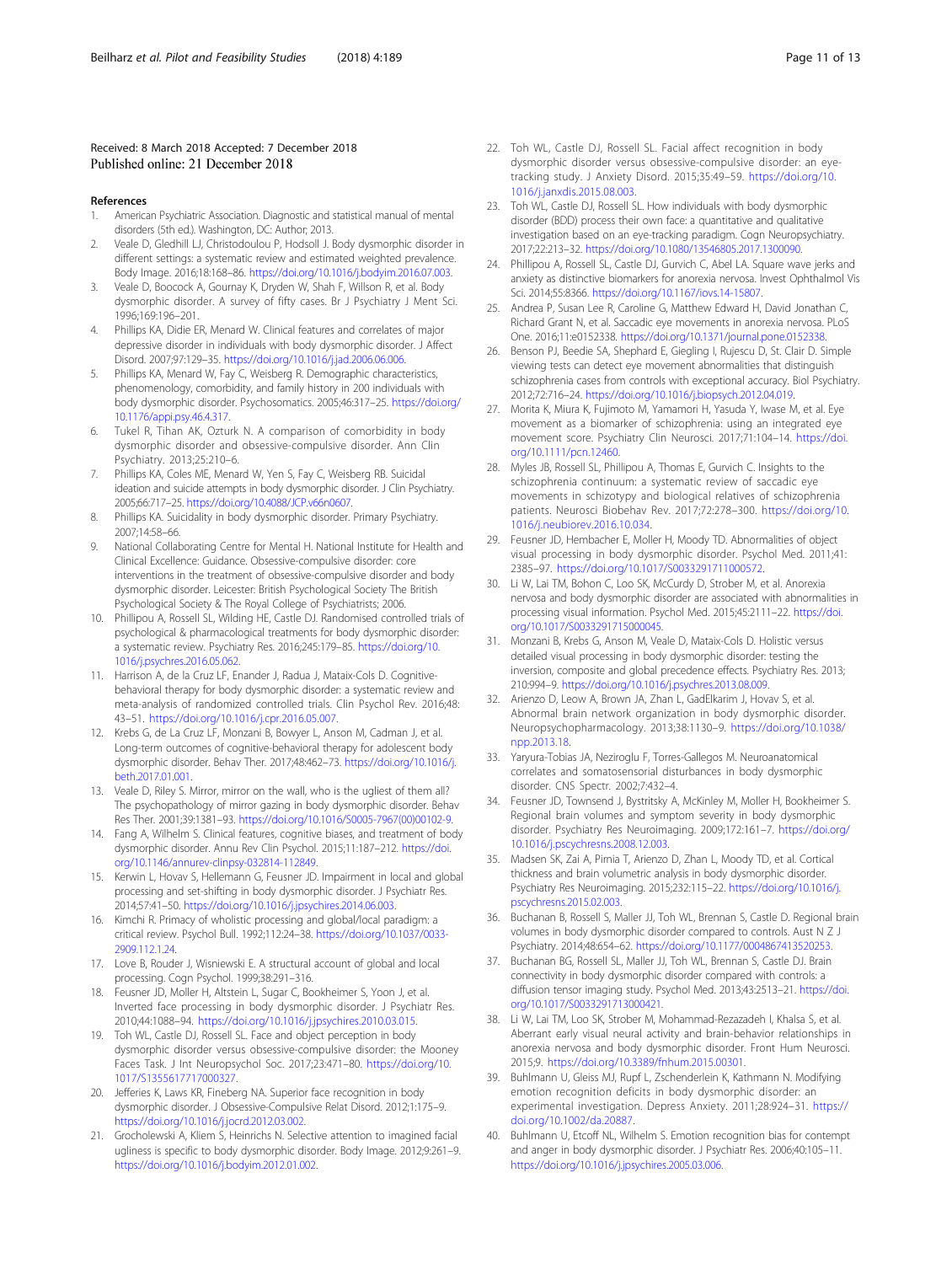- <span id="page-11-0"></span>41. Buhlmann U, McNally RJ, Etcoff NL, Tuschen-Caffier B, Wilhelm S. Emotion recognition deficits in body dysmorphic disorder. J Psychiatr Res. 2004;38: 201–6. [https://doi.org/10.1016/S0022-3956\(03\)00107-9](https://doi.org/10.1016/S0022-3956(03)00107-9).
- 42. Feusner JD, Bystritsky A, Hellemann G, Bookheimer S. Impaired identity recognition of faces with emotional expressions in body dysmorphic disorder. Psychiatry Res. 2010;179:318–23. [https://doi.org/10.1016/j.](https://doi.org/10.1016/j.psychres.2009.01.016) [psychres.2009.01.016](https://doi.org/10.1016/j.psychres.2009.01.016).
- 43. Baldock E, Anson M, Veale D. The stopping criteria for mirror-gazing in body dysmorphic disorder. Br J Clin Psychol. 2012;51:323–44. [https://doi.org/10.](https://doi.org/10.1111/j.2044-8260.2012.02032.x) [1111/j.2044-8260.2012.02032.x](https://doi.org/10.1111/j.2044-8260.2012.02032.x).
- 44. Windheim K, Veale D, Anson M. Mirror gazing in body dysmorphic disorder and healthy controls: effects of duration of gazing. Behav Res Ther. 2011;49: 555–64. <https://doi.org/10.1016/j.brat.2011.05.003>.
- 45. Ball K, Berch DB, Helmers KF, Jobe JB, Leveck MD, Marsiske M, et al. Effects of cognitive training interventions with older adults: a randomized controlled trial. JAMA. 2002;288:2271–81. [https://doi.org/10.1001/jama.288.](https://doi.org/10.1001/jama.288.18.2271) [18.2271](https://doi.org/10.1001/jama.288.18.2271).
- 46. Wolinsky FD, Vander Weg MW, Howren MB, Jones MP, Dotson MM. A randomized controlled trial of cognitive training using a visual speed of processing intervention in middle aged and older adults. PLoS One. 2013;8:e61624-e. <https://doi.org/10.1371/journal.pone.0061624>.
- 47. Hooker CI, Bruce L, Fisher M, Verosky SC, Miyakawa A, D'Esposito M, et al. The influence of combined cognitive plus social-cognitive training on amygdala response during face emotion recognition in schizophrenia. Psychiatry Res. 2013;213:99–107. <https://doi.org/10.1016/j.pscychresns.2013.04.001>.
- 48. O'Brien JL, Edwards JD, Maxfield ND, Peronto CL, Williams VA, Lister JJ. Cognitive training and selective attention in the aging brain: an electrophysiological study. Clin Neurophysiol. 2013;124:2198–208. [https://](https://doi.org/10.1016/j.clinph.2013.05.012) [doi.org/10.1016/j.clinph.2013.05.012.](https://doi.org/10.1016/j.clinph.2013.05.012)
- 49. Popov T, Rockstroh B, Weisz N, Elbert T, Miller GA. Adjusting brain dynamics in schizophrenia by means of perceptual and cognitive training. PloS one. 2012;7:e39051-e. <https://doi.org/10.1371/journal.pone.0039051>.
- 50. Wolinsky FD, Mahncke HW, Weg MWV, Martin R, Unverzagt FW, Ball KK, et al. The ACTIVE cognitive training interventions and the onset of and recovery from suspected clinical depression. J Gerontol Ser B Psychol Sci Soc Sci. 2009;64:577–85. <https://doi.org/10.1093/geronb/gbp061>.
- 51. Ahmed AO, Hunter KM, Goodrum NM, Batten NJ, Birgenheir D, Hardison E, et al. A randomized study of cognitive remediation for forensic and mental health patients with schizophrenia. J Psychiatr Res. 2015;68:8–18. [https://doi.](https://doi.org/10.1016/j.jpsychires.2015.05.013) [org/10.1016/j.jpsychires.2015.05.013](https://doi.org/10.1016/j.jpsychires.2015.05.013).
- 52. Edwards JD, Hauser RA, O'Connor ML, Valdés EG, Zesiewicz TA, Uc EY. Randomized trial of cognitive speed of processing training in Parkinson disease. Neurology. 2013;81:1284–90. [https://doi.org/10.](https://doi.org/10.1212/WNL.0b013e3182a823ba) [1212/WNL.0b013e3182a823ba](https://doi.org/10.1212/WNL.0b013e3182a823ba).
- 53. Van Vleet TM, Hoang-duc AK, DeGutis J, Robertson LC. Modulation of nonspatial attention and the global/local processing bias. Neuropsychologia. 2011;49:352–9. <https://doi.org/10.1016/j.neuropsychologia.2010.11.021>.
- 54. Van Vleet TM, DeGutis JM. Cross-training in hemispatial neglect: auditory sustained attention training ameliorates visual attention deficits. Cortex. 2013;49:679–90. <https://doi.org/10.1016/j.cortex.2012.03.020>.
- 55. Mishra J, Merzenich MM, Sagar R. Accessible online neuroplasticity-targeted training for children with ADHD. Child Adolesc Psychiatry Ment Health. 2013;7:38. <https://doi.org/10.1186/1753-2000-7-38>.
- 56. Smith GE, Housen P, Yaffe K, Ruff R, Kennison RF, Mahncke HW, et al. A cognitive training program based on principles of brain plasticity: results from the Improvement in Memory with Plasticity-based Adaptive Cognitive Training (IMPACT) study. J Am Geriatr Soc. 2009;57:594–603. [https://doi.org/](https://doi.org/10.1111/j.1532-5415.2008.02167.x) [10.1111/j.1532-5415.2008.02167.x](https://doi.org/10.1111/j.1532-5415.2008.02167.x).
- 57. Anonymous. Cognitive aging: progress in understanding and opportunities for action. Mil Med. 2015;180:1111–3. [https://doi.org/10.7205/MILMED-D-15-00292.](https://doi.org/10.7205/MILMED-D-15-00292)
- 58. Beilharz F, Castle DJ, Grace S, Rossell SL. A systematic review of visual processing and associated treatments in body dysmorphic disorder; 2017. p. 16–36.
- 59. Eldridge SM, Chan CL, Campbell MJ, Bond CM, Hopewell S, Thabane L, et al. CONSORT 2010 statement: extension to randomised pilot and feasibility trials. Pilot Feasibility Stud. 2016;2. [https://doi.org/10.1186/](https://doi.org/10.1186/s40814-016-0105-8) [s40814-016-0105-8](https://doi.org/10.1186/s40814-016-0105-8).
- 60. Hendriksen M, Van R, Peen J, Oudejans S, Schoevers R, Dekker J. Psychometric properties of the Helping Alliance Questionnaire-I in psychodynamic psychotherapy for major depression. Psychother Res. 2010;20:589–98. [https://doi.org/10.1080/10503307.2010.493539.](https://doi.org/10.1080/10503307.2010.493539)
- 61. De Weert-Van Oene GH, De Jong CAJ, Jörg F, Schrijvers GJP. Measurements, instruments, scales, and tests: the Helping Alliance Questionnaire: psychometric properties in patients with substance dependence. Subst Use Misuse. 1999;34: 1549–69. [https://doi.org/10.3109/10826089909039414.](https://doi.org/10.3109/10826089909039414)
- 62. Sheehan DV, Lecrubier Y, Sheehan KH, Amorim P, Janavs J, Weiller E, et al. The Mini-International Neuropsychiatric Interview (M.I.N.I.): the development and validation of a structured diagnostic psychiatric interview for DSM-IV and ICD-10. J Clin Psychiatry. 1998;59(Suppl 20):22–33 quiz 4–57.
- 63. Phillips KA. The broken mirror: understanding and treating body dysmorphic disorder. New York: Oxford University Press; 1996. p. 357.
- 64. Lecrubier Y, Sheehan DV, Weiller E, Amorim P, Bonora I, Harnett Sheehan K, et al. The MINI International Neuropsychiatric Interview (MINI). A short diagnostic structured interview: reliability and validity according to the CIDI. Eur Psychiatry. 1997;12:224–31. [https://doi.org/10.1016/S0924-](https://doi.org/10.1016/S0924-9338(97)83296-8) [9338\(97\)83296-8](https://doi.org/10.1016/S0924-9338(97)83296-8).
- 65. Phillips KA, Hollander E, Rasmussen SA, Aronowitz BR, DeCaria C, Goodman WK. A severity rating scale for body dysmorphic disorder: development, reliability, and validity of a modified version of the Yale-Brown Obsessive Compulsive Scale. Psychopharmacol Bull. 1997;33:17–22.
- 66. Phillips KA, Hart AS, Menard W. Psychometric evaluation of the Yale–Brown Obsessive-Compulsive Scale Modified for Body Dysmorphic Disorder (BDD-YBOCS). J Obsessive-Compulsive Relat Disord. 2014;3:205–8. [https://doi.org/](https://doi.org/10.1016/j.jocrd.2014.04.004) [10.1016/j.jocrd.2014.04.004](https://doi.org/10.1016/j.jocrd.2014.04.004).
- 67. Oosthuizen P, Lambert T, Castle DJ. Dysmorphic concern: prevalence and associations with clinical variables. Aust N Z J Psychiatry. 1998;32:129–32. [https://doi.org/10.3109/00048679809062719.](https://doi.org/10.3109/00048679809062719)
- 68. Mancuso SG, Knoesen NP, Castle DJ. The dysmorphic concern questionnaire: a screening measure for body dysmorphic disorder. Aust N Z J Psychiatry. 2010;44:535–42.
- 69. Jorgensen L, Castle D, Roberts C, Groth-Marnat G. A clinical validation of the dysmorphic concern questionnaire. Aust N Z J Psychiatry. 2001;35:124–8.
- 70. Brohede S, Wingren G, Wijma B, Wijma K. Validation of the Body Dysmorphic Disorder Questionnaire in a community sample of Swedish women. Psychiatry Res. 2013;210:647–52. [https://doi.org/10.](https://doi.org/10.1016/j.psychres.2013.07.019) [1016/j.psychres.2013.07.019](https://doi.org/10.1016/j.psychres.2013.07.019).
- 71. Lovibond SH. Manual for the depression anxiety stress scales. Second edition.. ed. Lovibond PFa, Psychology Foundation of Australia issuing b, editors. Sydney: Psychology Foundation of Australia; 1995.
- 72. Antony MM, Bieling PJ, Cox BJ, Enns MW, Swinson RP. Psychometric properties of the 42-Item and 21-Item Versions of the Depression Anxiety Stress Scales in clinical groups and a community sample. Psychol Assess. 1998;10:176–81. <https://doi.org/10.1037/1040-3590.10.2.176>.
- 73. Mattick RP, Clarke JC. Development and validation of measures of social phobia scrutiny fear and social interaction anxiety. Behav Res Ther. 1998;36:455–70.
- 74. Fergus TA, Valentiner DP, Kim HS, McGrath PB. The Social Interaction Anxiety Scale (SIAS) and the Social Phobia Scale (SPS): a comparison of two short-form versions. Psychol Assess. 2014;26:1281–91. [https://doi.](https://doi.org/10.1037/a0037313) [org/10.1037/a0037313.](https://doi.org/10.1037/a0037313)
- 75. Avalos L, Tylka TL, Wood-Barcalow N. The Body Appreciation Scale: development and psychometric evaluation. Body Image. 2005;2:285–97. [https://doi.org/10.1016/j.bodyim.2005.06.002.](https://doi.org/10.1016/j.bodyim.2005.06.002)
- 76. Carson SH, Peterson JB, Higgins DM. Reliability, validity, and factor structure of the Creative Achievement Questionnaire. Creat Res J. 2005;17:37–50. [https://doi.org/10.1207/s15326934crj1701\\_4](https://doi.org/10.1207/s15326934crj1701_4).
- 77. Gratz K, Roemer L. Multidimensional assessment of emotion regulation and dysregulation: development, factor structure, and initial validation of the difficulties in emotion regulation scale. J Psychopathol Behav Assess. 2004; 26:41–54. [https://doi.org/10.1023/B:JOBA.0000007455.08539.94.](https://doi.org/10.1023/B:JOBA.0000007455.08539.94)
- 78. Hallion LS, Steinman SA, Tolin DF, Diefenbach GJ. Psychometric properties of the Difficulties in Emotion Regulation Scale (DERS) and its short forms in adults with emotional disorders. Front Psychol. 2018;9:539. [https://doi.org/](https://doi.org/10.3389/fpsyg.2018.00539) [10.3389/fpsyg.2018.00539](https://doi.org/10.3389/fpsyg.2018.00539).
- 79. Hawthorne G, Richardson J, Osborne R. The Assessment of Quality of Life (AQoL) instrument: a psychometric measure of health-related quality of life. Qual Life Res. 1999;8:209–24. <https://doi.org/10.1023/A:1008815005736>.
- 80. Hawthorne G, Richardson J, Day NA. A comparison of the Assessment of Quality of Life (AQoL) with four other generic utility instruments. Ann Med. 2001;33:358–70. [https://doi.org/10.3109/07853890109002090.](https://doi.org/10.3109/07853890109002090)
- 81. Mehling WE, Price C, Daubenmier JJ, Acree M, Bartmess E, Stewart A. The Multidimensional Assessment of Interoceptive Awareness (MAIA). PLoS One. 2012;7:e48230. [https://doi.org/10.1371/journal.pone.0048230.](https://doi.org/10.1371/journal.pone.0048230)